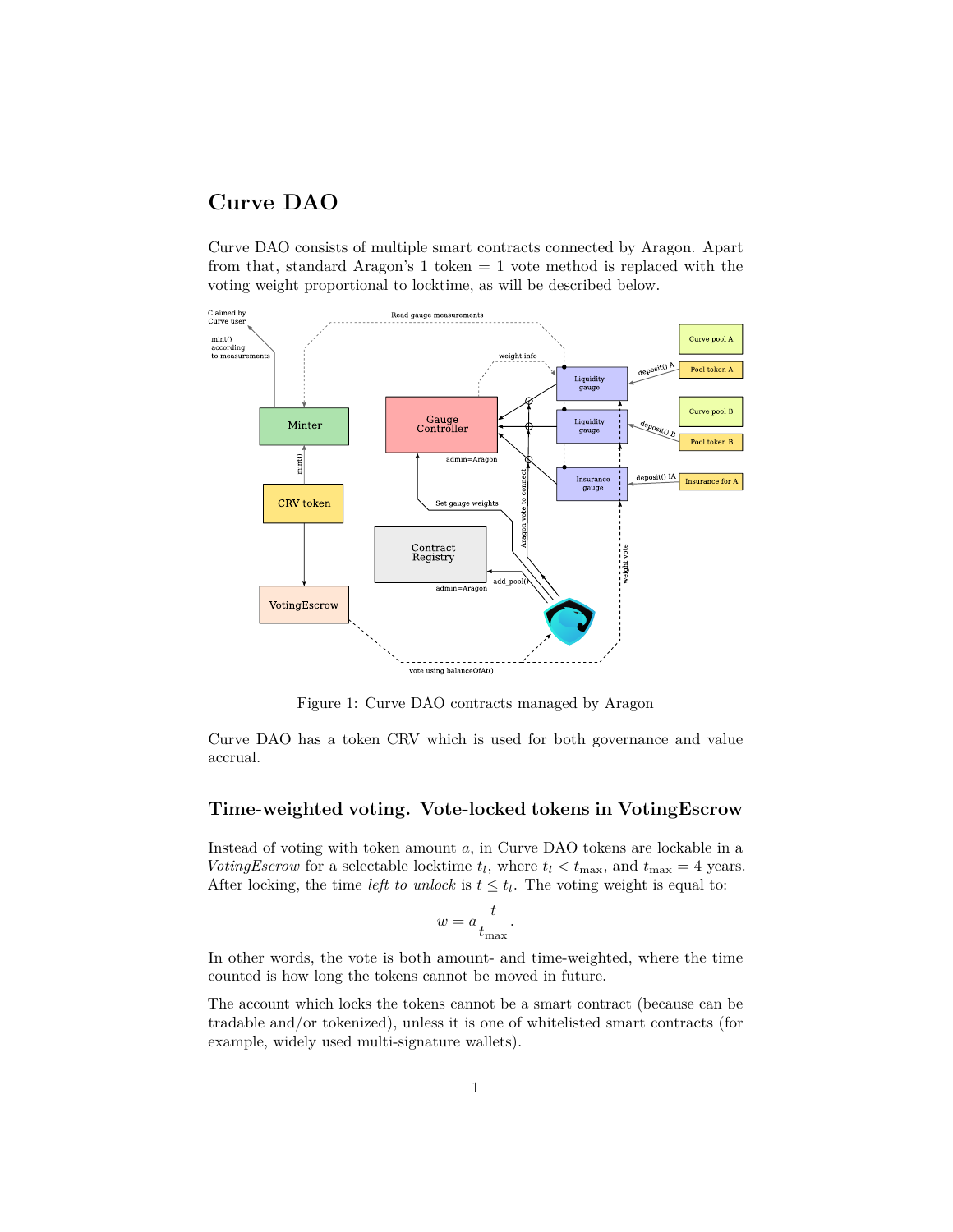*VotingEscrow* tries to resemble Aragon's Minime token. Most importantly, balanceOf() / balanceOfAt() and totalSupply() / totalSupplyAt() return the time-weighted voting weight *w* and the sum of all of those weights  $W = \sum w_i$  respectively. Aragon can interface *VotingEscrow* as if it was a typical governance token.



Figure 2: Voting weight of vote-locked tokens

Locks can be created with create\_lock(), extended in time with increase\_unlock\_time() or token amount with increase\_amount(), and withdraw() can remove tokens from the escrow when the lock is expired.

#### **Implementation details**

User voting power  $w_i$  is linearly decreasing since the moment of lock. So does the total voting power *W*. In order to avoid periodic check-ins, every time the user deposits, or withdraws, or changes the locktime, we *record user's slope and bias* for the linear function  $w_i(t)$  in user\_point\_history. We also change slope and bias for the total voting power  $W(t)$  and record in point\_history. In addition, when user's lock is scheduled to end, we *schedule* change of slopes of *W*(*t*) in the future in slope\_changes. Every change involves increasing the epoch by 1.

This way we don't have to iterate over all users to figure out, how much should *W*(*t*) change by, neither we require users to check in periodically. However, we limit the end of user locks to times rounded off by whole weeks.

Slopes and biases change both when a user deposits and locks governance tokens, and when the locktime expires. All the possible expiration times are rounded to whole weeks to make number of reads from blockchain proportional to number of missed weeks at most, not number of users (which can be potentially large).

### **Inflation schedule. ERC20CRV**

Token *ERC20CRV* is an ERC20 token which allows a piecewise linear inflation schedule. The inflation is dropping by  $2^{1/4}$  every year. Only *Minter* contract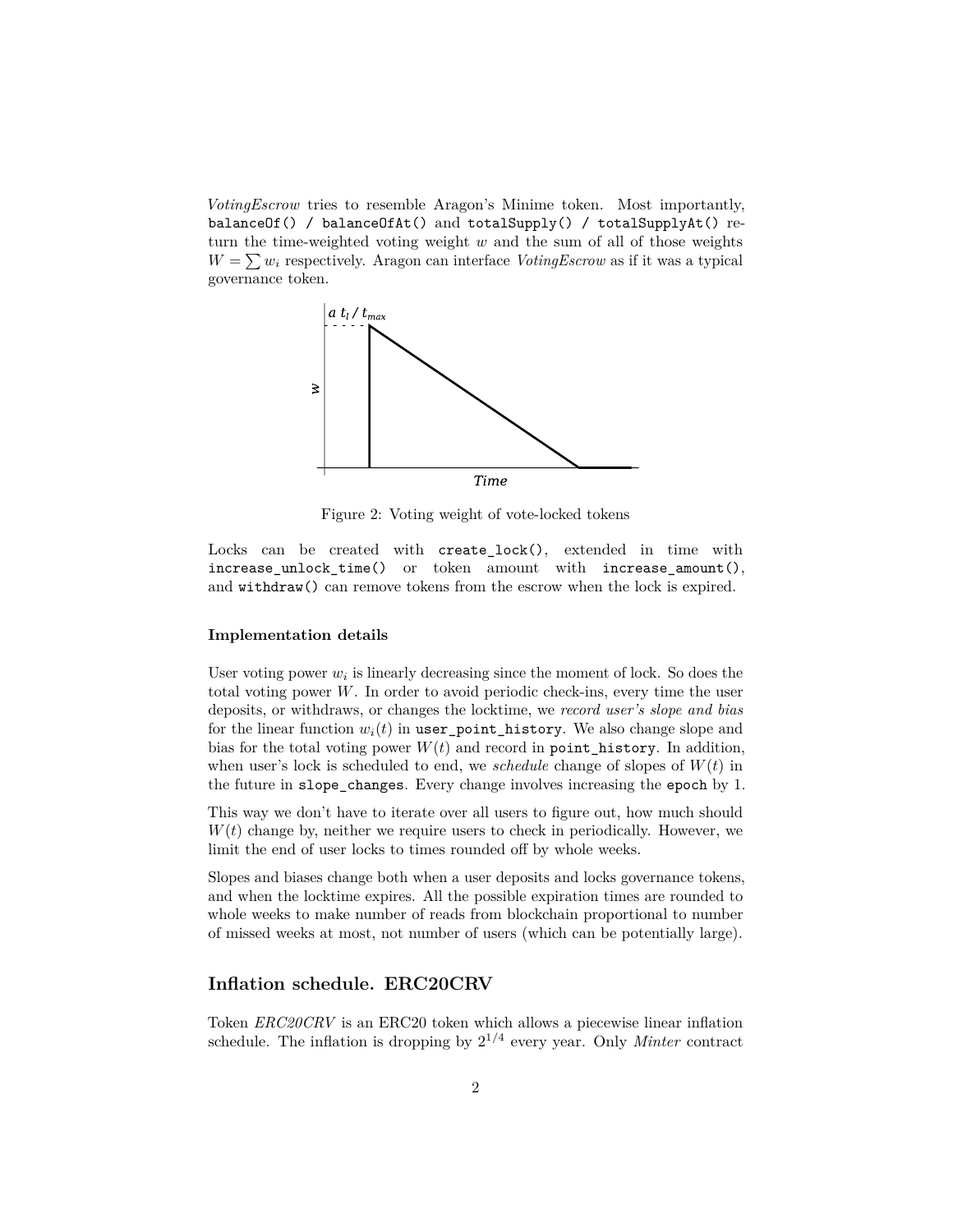can directly mint *ERC20CRV*, but only within the limits defined by inflation. Each time the inflation changes, a new mining epoch starts.



Figure 3: CRV token inflation schedule

Initial supply of CRV is 1*.*273 billion tokens, which is 42% of the eventual  $(t \to \infty)$  supply of  $\approx 3.03$  billion tokens. All of those initial tokens tokens are gradually vested (with every block). The initial inflation rate which supports the above inflation schedule is  $r = 22.0\%$  (279.6 millions per year). All of the inflation is distributed to users of Curve, according to measurements taken by *gauges*. During the first year, the approximate inflow into circulating supply is 2 millions CRV per day, starting from 0.

### **System of Gauges. LiquidityGauge and GaugeController**

In Curve, inflation is going towards users who use it. The usage is measured with Gauges. Currently there is just *LiquidityGauge* which measures, how much liquidity does the user provide. The same type of gauge can be used to measure "liquidity" provided for insurance.

For *LiquidityGauge* to measure user liquidity over time, the user deposits his LP tokens into the gauge using deposit() and can withdraw using withdraw().

Coin rates which the gauge is getting depends on current inflation rate, and gauge *type weights* (which get voted on in Aragon). Each user gets inflation proportional to his LP tokens locked. Additionally, the rewards could be *boosted* by up to factor of 2.5 if user vote-locks tokens for Curve governance in *VotingEscrow*.

The user *does not* require to periodically check in. We describe how this is achieved in technical details.

*GaugeController* keeps a list of Gauges and their types, with weights of each gauge and type.

Gauges are per pool (each pool has an individual gauge).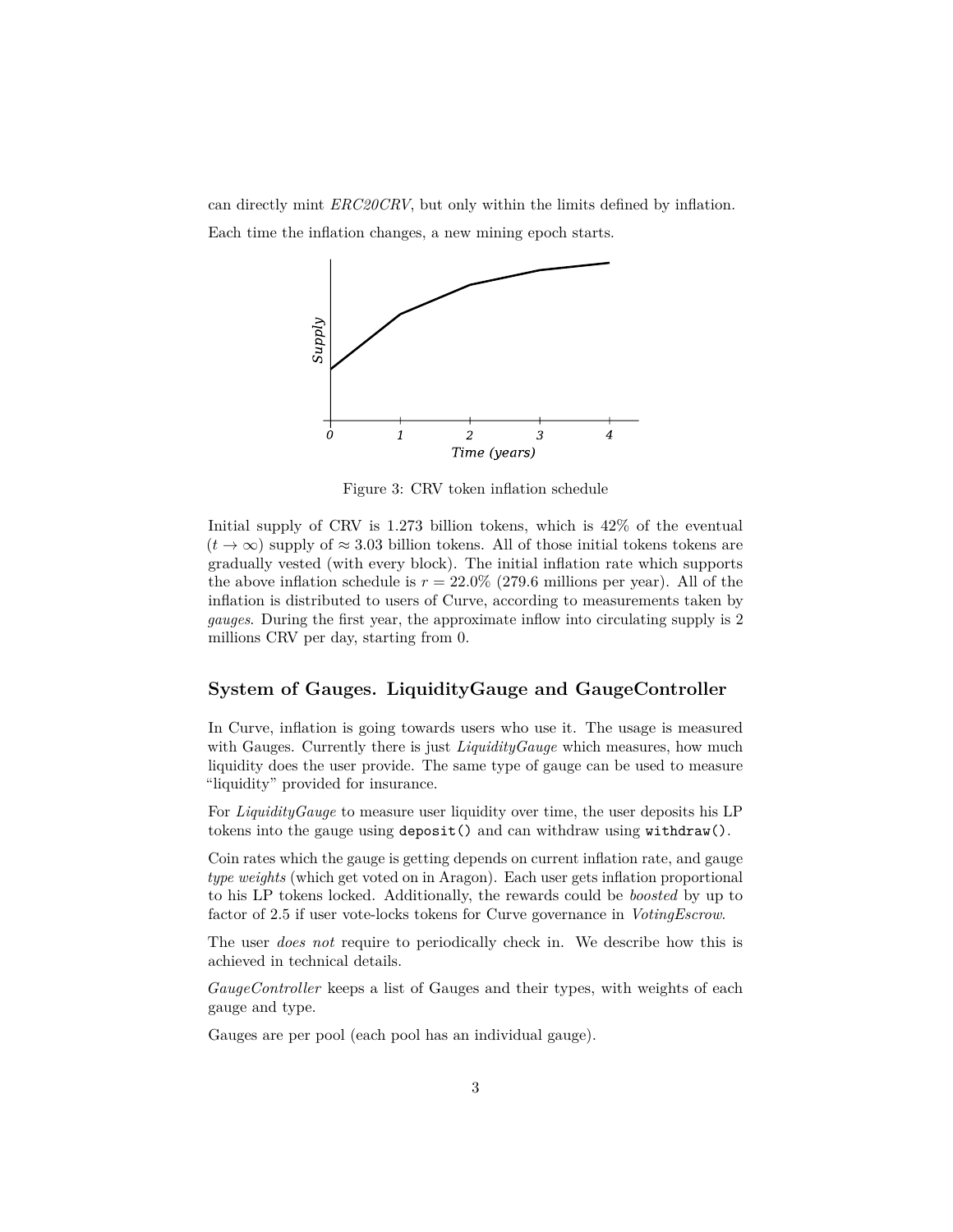#### **LiquidityGauge implementation details**

Suppose we have the inflation rate  $r$  changing with every epoch  $(1 \text{ year})$ , gauge weight  $w_q$  and gauge type weight  $w_t$ . Then, all the gauge handles the stream of inflation with the rate  $r' = w_g w_t r$  which it can update every time  $w_g$ ,  $w_t$ , or mining epoch changes.

In order to calculate user's fair share of  $r'$ , we essentially need to calculate the integral:

$$
I_u = \int \frac{r'(t) b_u(t)}{S(t)} dt,
$$

where  $b_u(t)$  is the balance supplied by user (measured in LP tokens) and  $S(t)$  is total liquidity supplied by users, depending on the time  $t$ ; the value  $I_u$  gives the amount of tokens which user has to have minted to him. The user's balance  $b_u$ changes every time user *u* makes a deposit or withdrawal, and *S* changes every time *any* user makes a deposit or withdrawal (so *S* can change many times in between two events for the user *u*). In *LiquidityGauge* contract, the vaule of  $I_u$ is recorded in the integrate\_fraction map, per-user.

In order to avoid all users to checkpoint periodically, we keep recording values of the following integral (named integrate\_inv\_supply in the contract):

$$
I_{is}(t) = \int_0^t \frac{r'(t)}{S(t)} dt.
$$

The value of  $I_{is}$  is recorded at any point any user deposits or withdraws, as well as every time the rate  $r'$  changes (either due to weight change or change of mining epoch).

When a user deposits or withdraws, the change in  $I_u$  can be calculated as the current (before user's action) value of *Iis* multiplied by the pre-action user's balance, and sumed up across user's balances:

$$
I_u(t_k) = \sum_k b_u(t_k) [I_{is}(t_k) - I_{is}(t_{k-1})].
$$

The per-user integral is possible to repalce with this sum because  $b_u(t)$  is unchanged for all times between  $t_{k-1}$  and  $t_k$ .

In order to incentivize users to participate in governance, and additionally create stickiness for liquidity, we implement the following mechanism. User's balance counted in the *LiquidityGauge* gets boosted by users locking CRV tokens in *VotingEscrow*, depending on their vote weight *w<sup>i</sup>* :

$$
b_u^* = \min\left(0.4\,b_u + 0.6\,S\frac{w_i}{W},\,b_u\right).
$$

The value of  $w_i$  is taken at the time user performs any action (deposit, withdrawal, withdrawal of minted CRV tokens) and is applied until the next action this user performs.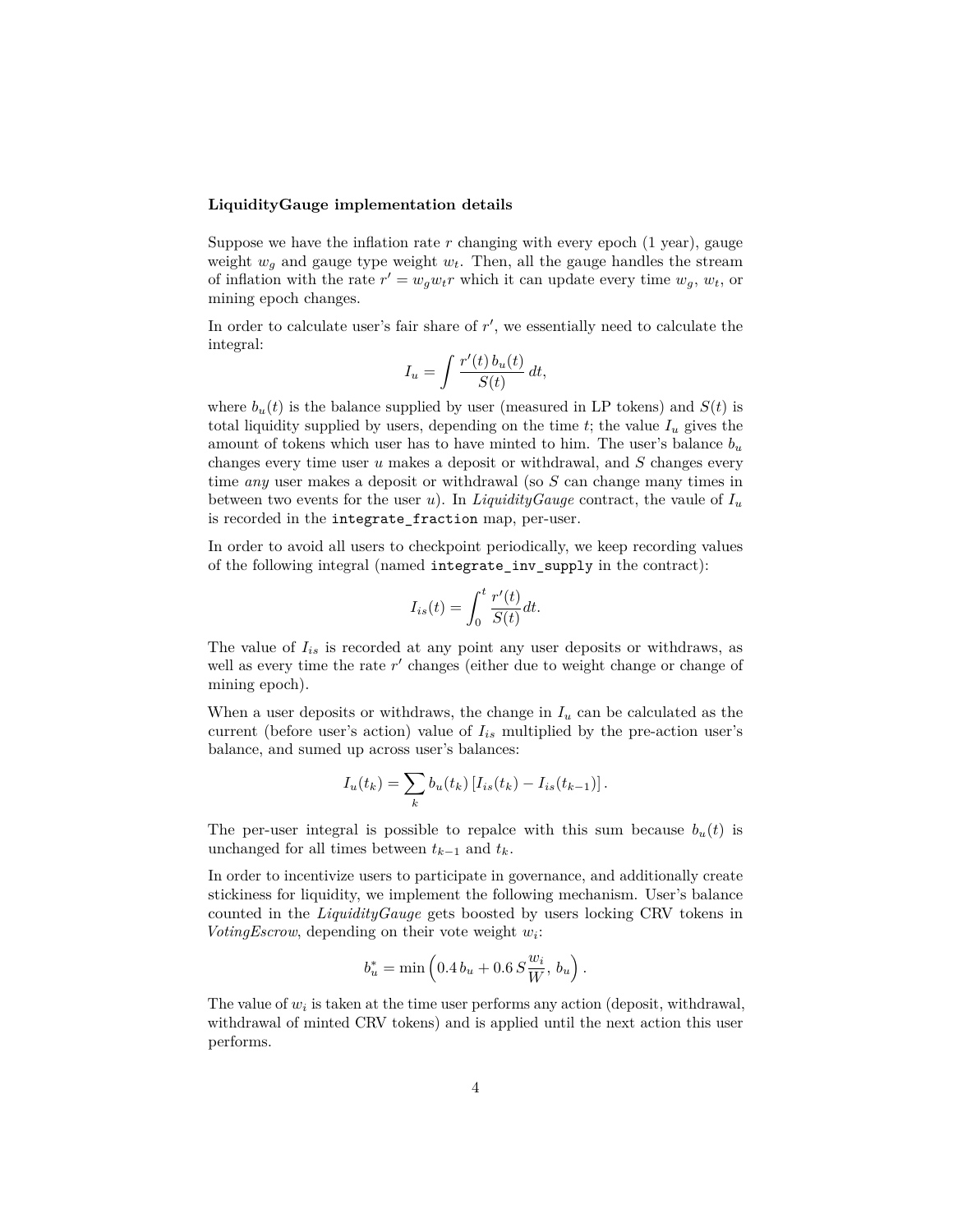If no users vote-lock any CRV (or simply don't have any), the inflation will simply be distributed proportionally to the liquidity *b<sup>u</sup>* each one of them provided. However, if a user stakes much enough CRV, he is able to boost his stream of CRV by up to factor of 2.5 (reducing it slightly for all users who are not doing that).

Implementation details are such that a user gets the boost actual at the time of the last action or checkpoint. Since the voting power decreases with time, it is favorable for users to apply a boost and do no further actions until they vote-lock more tokens. However, once vote-lock expires, everyone can "kick" the user by creating a checkpoint for that user and, essentially, resetting the user to no boost if he/she has no voting power at that point already.

Finally, the gauge is supposed to not miss a full year of inflation (e.g. if there were no interactions with the guage for the full year). If that ever happens, the abandoned gauge gets less CRV.

### **Weight voting for gauges**

Instead of simply voting for weight change in Aragon, users can allocate their vote-locked tokens towards one or other Gauge (pool). That pool will be getting a fraction of CRV tokens minted proportional to how much vote-locked tokens are allocated to it. Eeach user with tokens in VotingEscrow can change his/her preference at any time.

When a user applies a new weight vote, it gets applied only in the beginning of the next whole week (this is done for scalability reasons). The weight vote for the same gauge can be changed not more often than once in 10 days.

### **GaugeController implementation details**

In order to implement weight voting, *GaugeController* has to include parameters handling linear character of voting power each user has.

Similarly to how it is done in *VotingEscrow*, *GaugeController* records points (bias+slope) per gauge in vote\_points, *scheduled* changes in biases and slopes for those points in vote bias changes and vote slope changes, with those changes happening every round week, as well as current slopes for every user per-gauge in vote\_user\_slopes, along with the power the user has used and the time their vote-lock ends. The totals for slopes and biases for vote weight per gauge, and sums of those per type, get scheduled / recorded for the next week, as well as the points when voting power gets to 0 at lock expiration for some of users.

When user changes his preferences, the change of the gauge weight is scheduled for the next round week, not immediately. This is done in order to reduce the